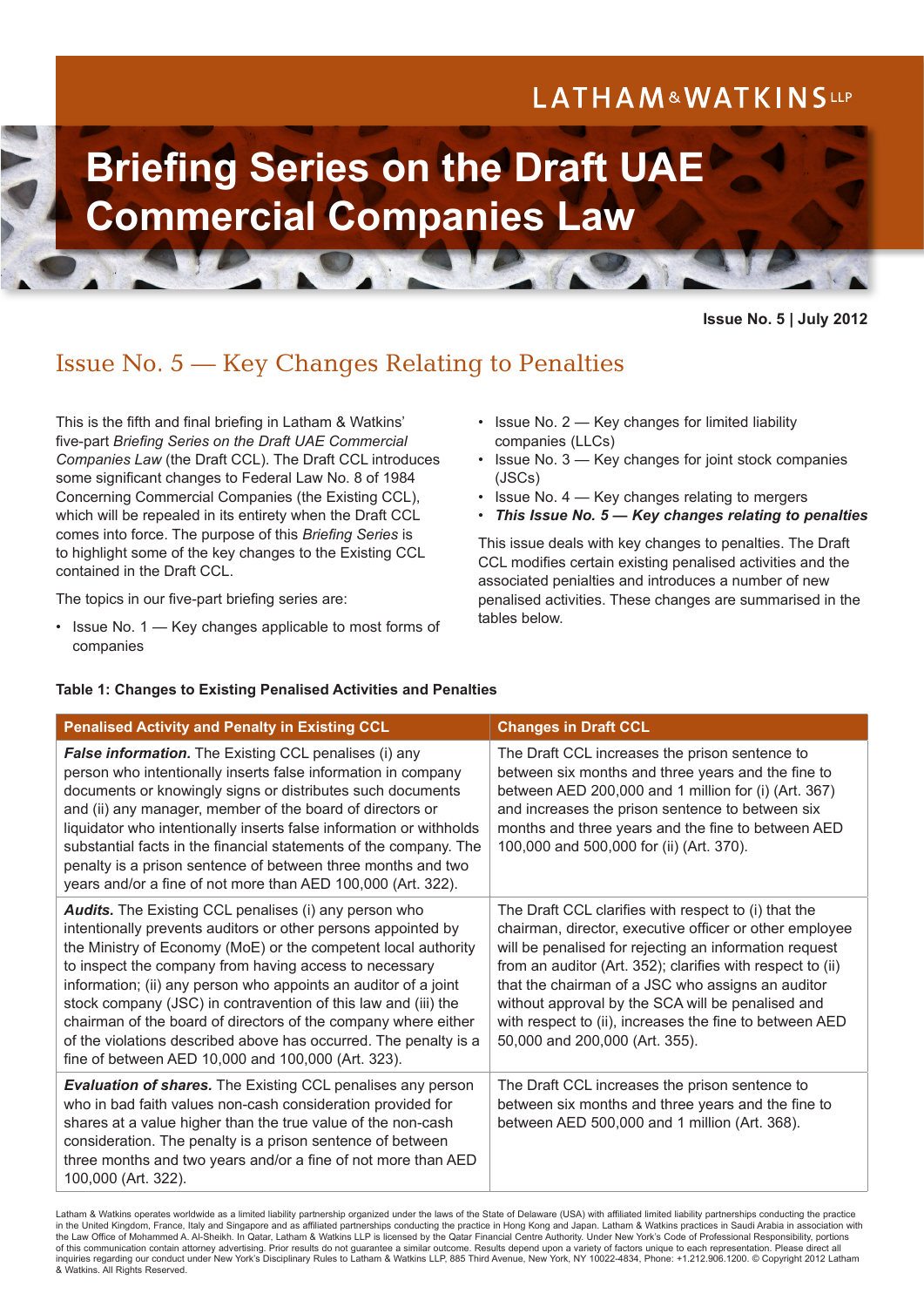| <b>Penalised Activity and Penalty in Existing CCL</b>                                                                                                                                                                                                                                                                                                                                                                                                   | <b>Changes in Draft CCL</b>                                                                                                                                                                                                                                                                                                                                                                                                                                                                                                                                                                                                                                            |
|---------------------------------------------------------------------------------------------------------------------------------------------------------------------------------------------------------------------------------------------------------------------------------------------------------------------------------------------------------------------------------------------------------------------------------------------------------|------------------------------------------------------------------------------------------------------------------------------------------------------------------------------------------------------------------------------------------------------------------------------------------------------------------------------------------------------------------------------------------------------------------------------------------------------------------------------------------------------------------------------------------------------------------------------------------------------------------------------------------------------------------------|
| Distribution of dividends. The Existing CCL penalises any<br>manager or member of the board who distributes dividends<br>or interests to the partners in violation of the Existing<br>CCL, the company's memorandum or articles, as well as<br>any auditor who knowingly certifies such distribution. The<br>penalty is a prison sentence of between three months and<br>two years and/or a fine of not more than AED 100,000 (Art.<br>$322$ ).         | The Draft CCL increases the prison sentence to between<br>six months and three years and the fine to between AED<br>50,000 and 500,000 (Art. 369).                                                                                                                                                                                                                                                                                                                                                                                                                                                                                                                     |
| <b>Company secrets.</b> The Existing CCL penalises any<br>manager, board member, consultant, auditor or any person<br>entrusted with the inspection of the company who divulges<br>company secrets which he obtained by virtue of his work or<br>utilises secrets for a personal benefit or in favour of others.<br>The penalty is a prison sentence of between three months<br>and two years and/or a fine of not more than AED 100,000<br>(Art. 322). | The Draft CCL provides that the penalty applies to (i)<br>the chairman, director or other employee of a company<br>who utilises or discloses a secret or wilfully attempts to<br>cause damage to the activity of the company and (ii) any<br>person who utilises information obtained at any stage of<br>incorporation from the Constituent Committee, the legal<br>or financial consultant, the subscription manager, the<br>subscription coverage sponsor or the parties participating<br>in the incorporation procedures. The prison sentence<br>is lowered to no longer than six months and the fine is<br>increased to between AED 50,000 and 500,000 (Art. 375). |
| Loans or guarantees. The Existing CCL penalises any<br>person who obtains a guarantee or loan in violation of<br>this law and the chairman of the board of directors of a<br>company where such violation has occurred. The penalty is<br>a fine of between AED 10,000 and 100,000 (Art. 323).                                                                                                                                                          | The Draft CCL clarifies that the penalty is applicable to any<br>chairman, director, executive officer or general manager of<br>a JSC who agrees to provide a loan, guarantee or security<br>from the JSC to a director of the JSC or his wife or relatives<br>up to a second of kin. The penalty is modified to include<br>a prison sentence of three months or less and the fine is<br>increased to between AED 100,000 and 500,000 (Art. 374).                                                                                                                                                                                                                      |
| National participation. The Existing CCL penalises any<br>company that violates the provisions concerning UAE<br>national participation with respect to share capital, board<br>nationality or chairman nationality. The penalty is a fine of<br>between AED 10,000 and 100,000 (Art. 323).                                                                                                                                                             | The Draft CCL increases the fine to between AED 20,000<br>and 100,000 (Art. 358).                                                                                                                                                                                                                                                                                                                                                                                                                                                                                                                                                                                      |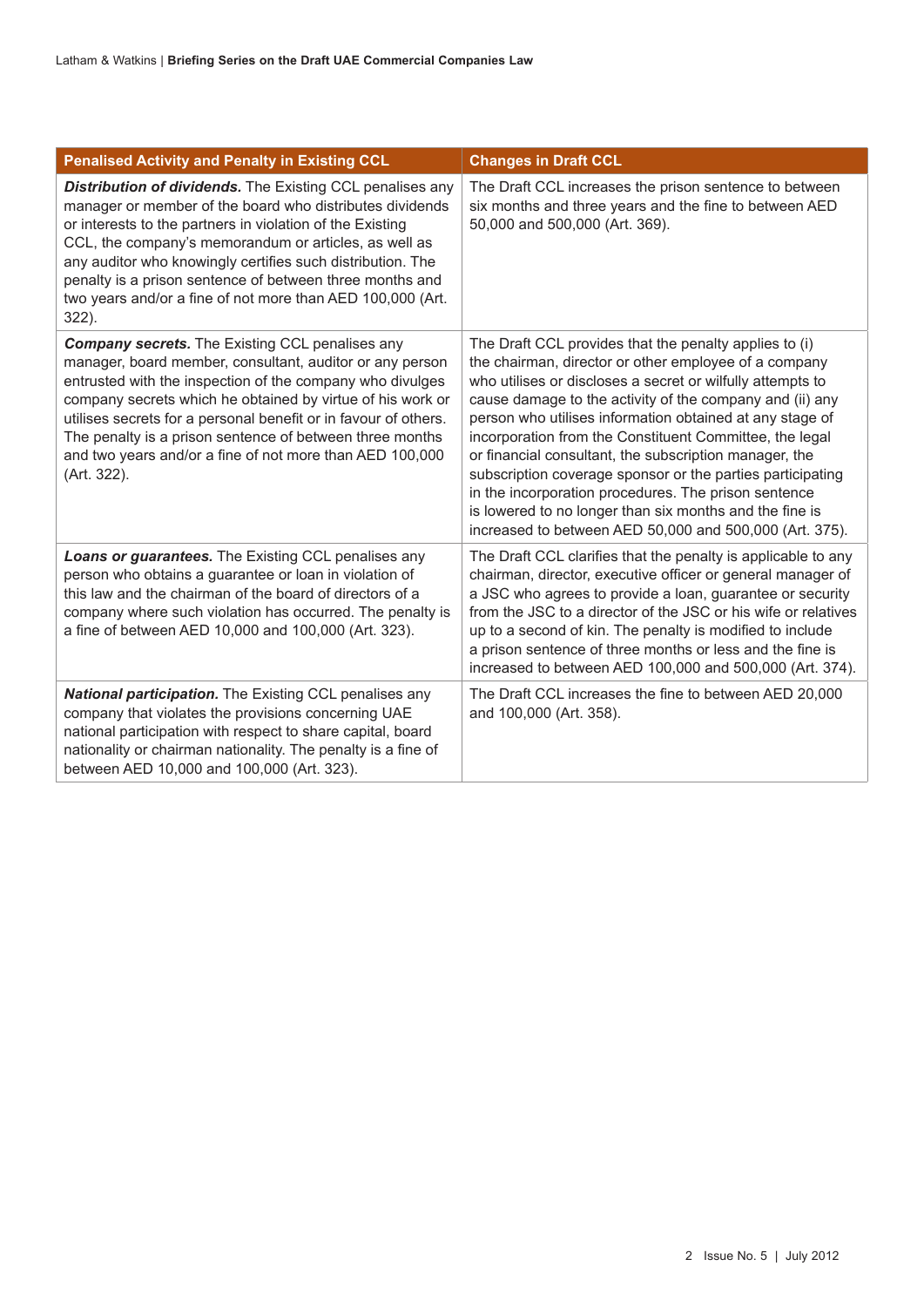#### **Table 2: New Penalised Activity and Penalties**

| <b>Penalised Activity</b>                                                                                                                                                                                                                                                                                                                                                                                                                                                                                                                                                                                                                 | <b>Penalty</b>                                                                                                                                                                                 |
|-------------------------------------------------------------------------------------------------------------------------------------------------------------------------------------------------------------------------------------------------------------------------------------------------------------------------------------------------------------------------------------------------------------------------------------------------------------------------------------------------------------------------------------------------------------------------------------------------------------------------------------------|------------------------------------------------------------------------------------------------------------------------------------------------------------------------------------------------|
| <b>Compliance.</b> The Draft CCL creates new penalised activities for (i) any company that<br>fails to comply with the decision of the registrar concerning the change of name of the<br>company (Art. 345); (ii) any company that fails to amend its memorandum and articles to<br>comply with the Draft CCL (Art. 362); (iii) any Shariah Controller and each member of the<br>Internal Shariah Control Committee of companies who fail to comply with the resolutions<br>of the Cabinet (Art. 356) and (iv) any JSC that fails to be listed in a financial market in<br>accordance with the Draft CCL.                                 | The fine for (i) is AED 1,000<br>per day, for (ii) AED 2,000<br>per day, for (iii) between AED<br>10,000 and 50,000, and for<br>$(iv)$ is AED 1,000 per day.                                   |
| Transparency and record keeping. The Draft CCL penalises (i) any company that<br>rejects inspection by a partner or shareholder of minutes of meetings of the general<br>assembly or the register of the board of directors and secretary of a JSC or the register<br>of the board of managers in a limited liability company (LLC) (Art. 347) and (ii) any<br>chairman who fails to keep accounting records as determined by the Draft CCL (Art.<br>$353$ ).                                                                                                                                                                             | The fine for (i) is between<br>AED 10,000 and 50,000 and<br>for (ii) between AED 20,000<br>and 100,000                                                                                         |
| Participation in general assembly and board meetings. The Draft CCL penalises the<br>chairman of a JSC who fails to invite (i) the annual general assembly in accordance with<br>the Draft CCL and any director who deliberately prevents the invitation (Art. 348); (ii) the<br>directors to board meetings (Art. 351) and (iii) the general assembly to convene on the<br>request of the MoE or SCA (Art. 350). The chairman of a JSC or a LLC is penalised if the<br>losses of the company reach 50 per cent of its share capital and the board fails to invite<br>the annual general assembly in accordance with this law (Art. 349). | The fine for (i) and (ii) is<br>between AED 50,000 and<br>100,000, for (iii) between AED<br>100,000 and 300,000 and for<br>the last mentioned offence,<br>between AED 50,000 and<br>1 million. |
| <b>Foreign companies.</b> The Draft CCL penalises (i) a foreign company or its branch<br>that fails to register with the registrar or the competent authority (Art. 360) and (ii) a<br>representative office of a foreign company that performs a commercial activity inside the<br>State (Art. 361).                                                                                                                                                                                                                                                                                                                                     | The fine for (i) and (ii) is<br>between AED 100,000 and<br>500,000.                                                                                                                            |
| Subscription process. The Draft CCL penalises any (i) company, entity or person that<br>fails to obtain the approval of the SCA prior to public announcement of subscription in<br>any shares or securities (Art. 363) and (ii) any company or entity that receives money<br>from subscription for shares without the consent of the SCA (Art. 364).                                                                                                                                                                                                                                                                                      | The fine for (i) and (ii) is<br>between AED 100,000 and<br>10 million.                                                                                                                         |
| Influencing prices of securities. The Draft CCL penalises the chairman, director or<br>other employee of the company that may participate directly or indirectly with any entity<br>that makes transactions for the purpose of influencing the prices of securities issued by<br>the company (Art. 376).                                                                                                                                                                                                                                                                                                                                  | The penalty is a prison<br>sentence of no more than<br>six months and/or a fine of<br>between AED 200,000 and<br>2 million.                                                                    |